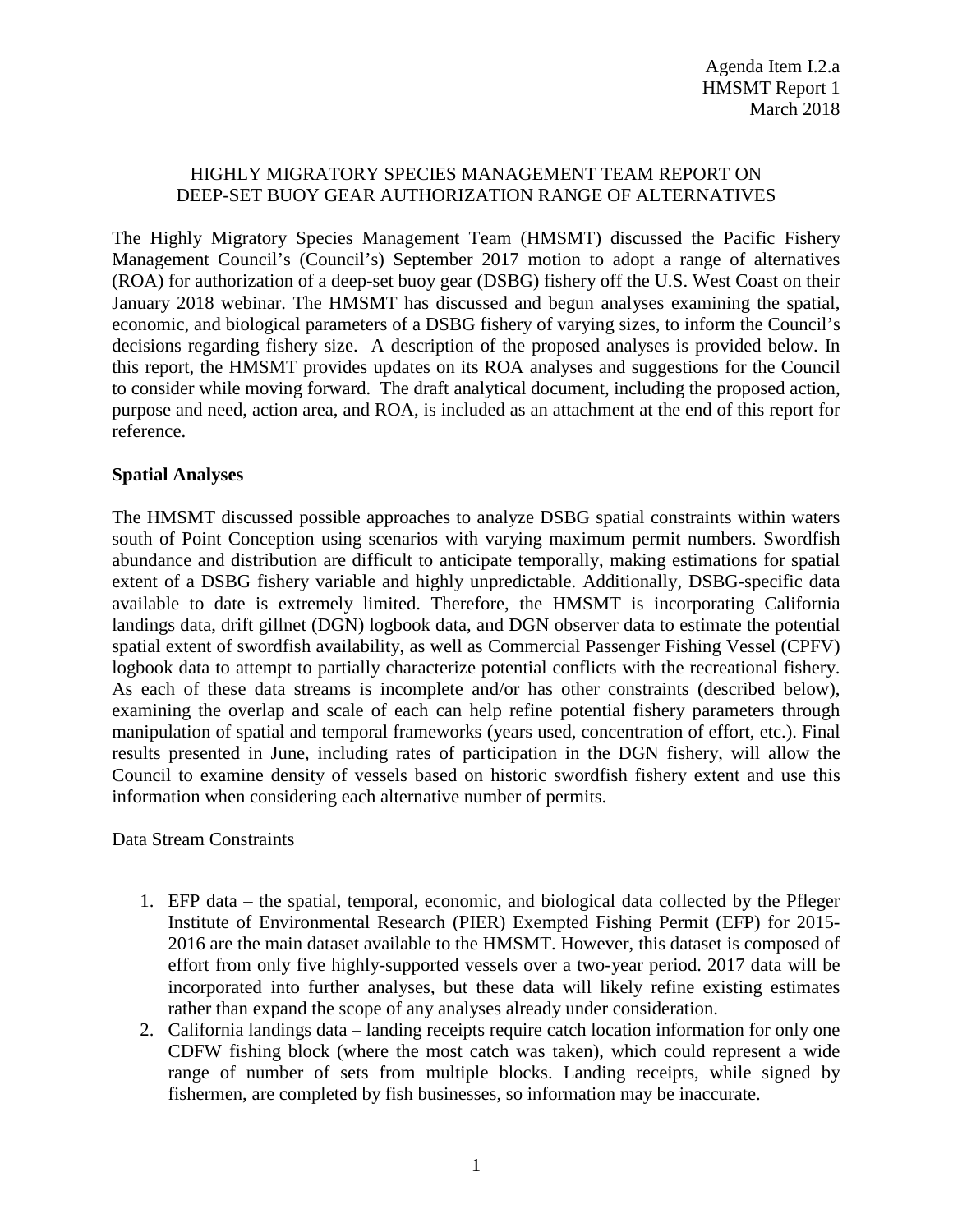- 3. DGN logbook data logbook data requires catch location on a set-by-set basis, but compliance for logbooks is unknown and provides only a partial dataset.
- 4. DGN observer data this data stream is the most accurate for catch location and composition; however, it is limited to only a fraction of total effort (10-30 percent) and temporal scale (2009/10 - 2016/17).
- 5. CPFV logbook data as with landing receipts, logbooks only indicate the block where the majority of catch was taken. However, logbooks for the CPFV fleet are required for every day at sea.

#### **Economic and Biological Analyses**

The HMSMT discussed possible approaches to analyze the economic and biological impacts of a newly-authorized DSBG fishery for alternatives with different possible maximum numbers of permits. A constant returns to scale assumption may be reasonable for limited entry (LE) alternatives with small numbers of permits. Under this assumption, doubling the number of vessels fishing would double the expected numbers of swordfish caught, population impacts, revenues, costs, and profits due to DSBG operations.

This constant returns to scale assumption supports the use of an expansion estimator to expand EFP economic and biological impact rates to the maximum numbers of permitted vessels anticipated under various alternatives. The HMSMT received a copy of a manuscript<sup>1</sup> produced by researchers at the Pfleger Institute for Environmental Research. Using effort, catch, cost and profit data provided by the PIER EFP program in combination with other experimental DSBG trial results could provide the basis for developing expansion estimators of biological and economic impacts. This approach would be informative for a fishery with a comparable number of vessels operating to those which participated in the PIER gear trials.

For open access or LE alternatives which permit larger numbers of vessels, the constant returns assumption becomes problematic. The law of diminishing returns posits that lower marginal output will eventually occur as the number of vessels participating in a fishery increases. Beyond some point, additional vessels will catch less swordfish at a higher average cost per unit weight of swordfish landed and sold, and may be forced to sell it for a lower average price than the initial entrants to the fishery.

Given the limited amount and scale of EFP fishing to date, there is no direct evidence regarding the number of participating vessels where diminishing returns to effort and resulting decreasing returns to scale would begin to affect the fishery. The HMSMT plans to work on developing expansion estimators of small-scale DSBG fishery impacts and to discuss further analyses which could help inform discussion of potential limits to DSBG fishery expansion at their March 2018 meeting.

<sup>&</sup>lt;sup>1</sup> Sepulveda C.A. and S.A. Aalbers, (In Press). Exempted and Research Trials for Swordfish, *Xiphias gladius*, in the Southern California Bight. Marine Fisheries Review.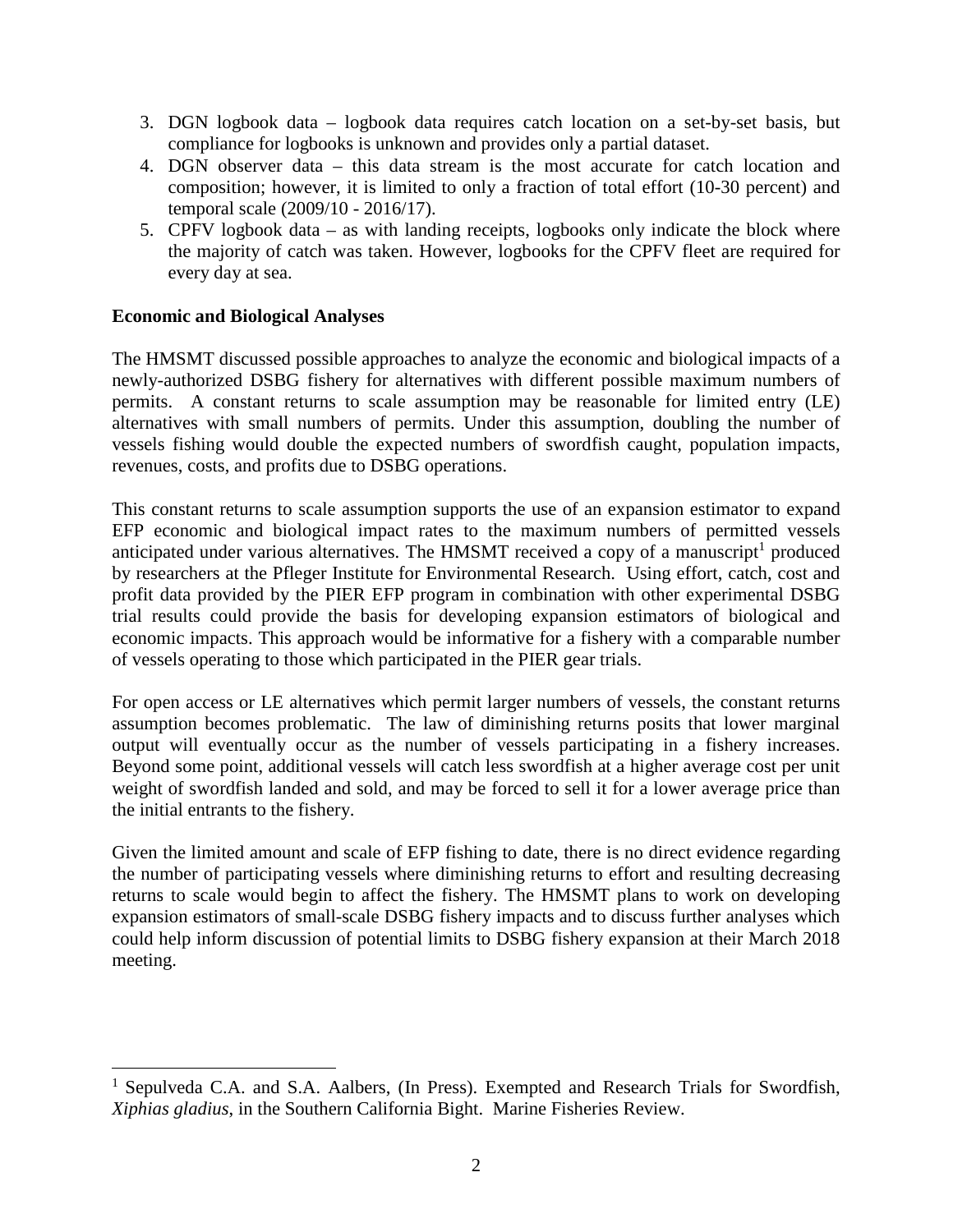#### Protected Species Impacts

Elephant seals are the only protected species recorded taken by the gear thus far. The estimated take of other protected species cannot be calculated at this time, and it cannot be assumed to be zero based on the amount of EFP data collected to date. Evaluation of the risk of protected species takes would have to be described qualitatively based on their known distribution and ecology in the absence of data to quantify take rates.

#### **Clarifications to the Range of Alternatives**

The attached description of the range of alternatives is based on the Council's September 2018 motion. The HMSMT seeks further clarification on the Council's intent with respect to some elements of the alternatives as discussed below.

#### Gear Definitions

A member of the public recommended adding a requirement to the gear definitions that the required circle hooks have no more than 10° offset, as is required for circle hooks in the Hawaii longline fishery. The HMSMT seeks guidance on whether this requirement should be added to the gear definition.

#### Use of Multiple Gears on a Single Trip (section 2.2.5)

The Council's motion states "All landings must be tagged or marked to identify the gear used." The HMSMT interpreted this to mean that fish landed with either configuration of DSBG must indicate on state landing receipts which configuration (standard buoy gear or linked buoy gear) was used, but tagging/marking of fish to distinguish them from fish caught using other fishing gear will only require designation of "DSBG."

#### Species Retention (section 2.2.9)

The Council's motion states "All legal HMS are allowed [to be landed]." In the attached description of the alternatives based on the motion, the HMSMT interpreted this as "All HMS FMP Management Unit Species (MUS) may be retained and landed. All other species may not be retained or landed." Experience with DSBG thus far through research and EFP testing shows that in addition to swordfish, opah, escolar, yellowfin tuna, and bigeye thresher shark have been caught and landed. Aside from yellowfin tuna, these species are not HMS Fishery Management Plan MUS and based on the HMSMT's interpretation of the Council's motion, would have to be discarded. The HMSMT seeks clarification about whether this interpretation is consistent with Council intent, or what is meant by "legal HMS" since HMS can be defined in different ways (for example, according to the species listed in UNCLOS Annex 1). The legality of landing any species is a function of particular requirements (e.g., possession of a permit), but in this context the meaning of "legal" is ambiguous. It may be more straightforward to list any species that would be regulated differently with respect to landings and retention for DSBG fishery permittees than for other HMS permit holders.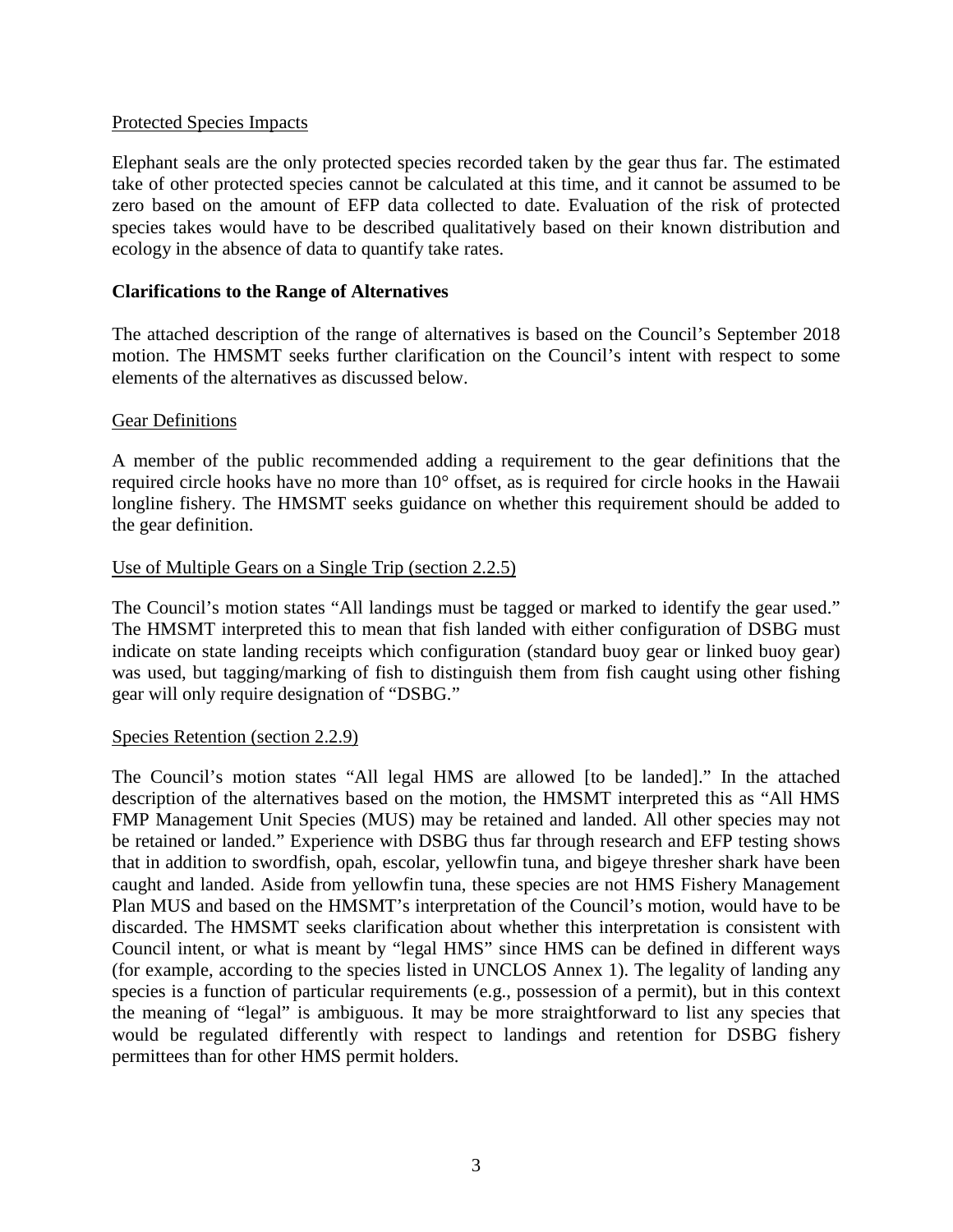#### Definition of the Area Where a Limited Entry Permit Is Required (section 2.3)

The description of the alternatives defines the area where an LE permit would be required as south of 34° 27' N. latitude (Point Conception). However, alternative definitions of the LE permit area have been proposed in public comment (Agenda Item H.3.b, Public Comment 1, November 2017) and considered by the HMSMT. Preliminary spatial analysis of historic DGN data suggests the highest concentrations of DGN effort to be largely to the east of the Channel Islands. An alternative definition discussed by the HMSMT is east of a north-south line (longitude) from Point Conception (e.g., 120°28'18"W. longitude) to the Mexico border. Inshore waters would then be subject to the LE permit requirement rather than the entire Exclusive Economic Zone south of 34° 27' N. latitude. Based on current EFP data to date, no effort has been conducted in waters farther west. Advantages to this definition include a more precise evaluation of an LE fishery using waters with high historic swordfish effort as well as the concentration of recreational fishing effort; the flexibility for larger DSBG vessels with no interest within this area to fish seaward of Southern California without an LE permit, potentially expanding the profitability and supply from this domestic fishery; and the ability for enforcement bodies to monitor a LE fishery within reasonable offshore distances. The Council's Enforcement Consultants could identify any enforcement concerns with open access vessels passing through a nearshore LE area to reach open fishing grounds.

Should the Council wish to further consider this as an option, the HMSMT can incorporate it into the analyses for the June Council meeting.

#### Number of Permits to be Issued (section 2.3.4)

Recognizing that under permit qualification alternative 3, the number of permits that could be issued for a particular set of criteria may not equal the round numbers listed in the permit number alternatives, the HMSMT has qualified these alternatives as "up to" the number of permits in an alternative (up to 10, up to 50, etc.).

#### **General Considerations**

The HMSMT needs to determine a maximum expected number of vessels to analyze under open access. Analyzing an overly large number of vessels in a fully open access fishery or open access fishery north of Point Conception increases uncertainty of the expected effects of a DSBG fishery. It also masks the differences in expected effects of the number of vessels in the alternatives for an LE fishery south of Point Conception.

#### Qualification to Obtain a Permit (section 2.3.5)

The HMSMT notes that the first two LE permit qualification alternatives (no qualifications, General HMS permit required) do not specify the way in which permits would be distributed. Alternative 2 establishes possession of the General HMS permit as a criterion. However, there is no restriction on obtaining this permit, and as of 2017 there are 1,626 valid General HMS permits. Given these conditions, this criterion would not impose any practical restriction on the number of qualified permittees. Without specific qualification criteria, permits could be distributed on a first come, first served basis; by lottery; or by auction. Any such distribution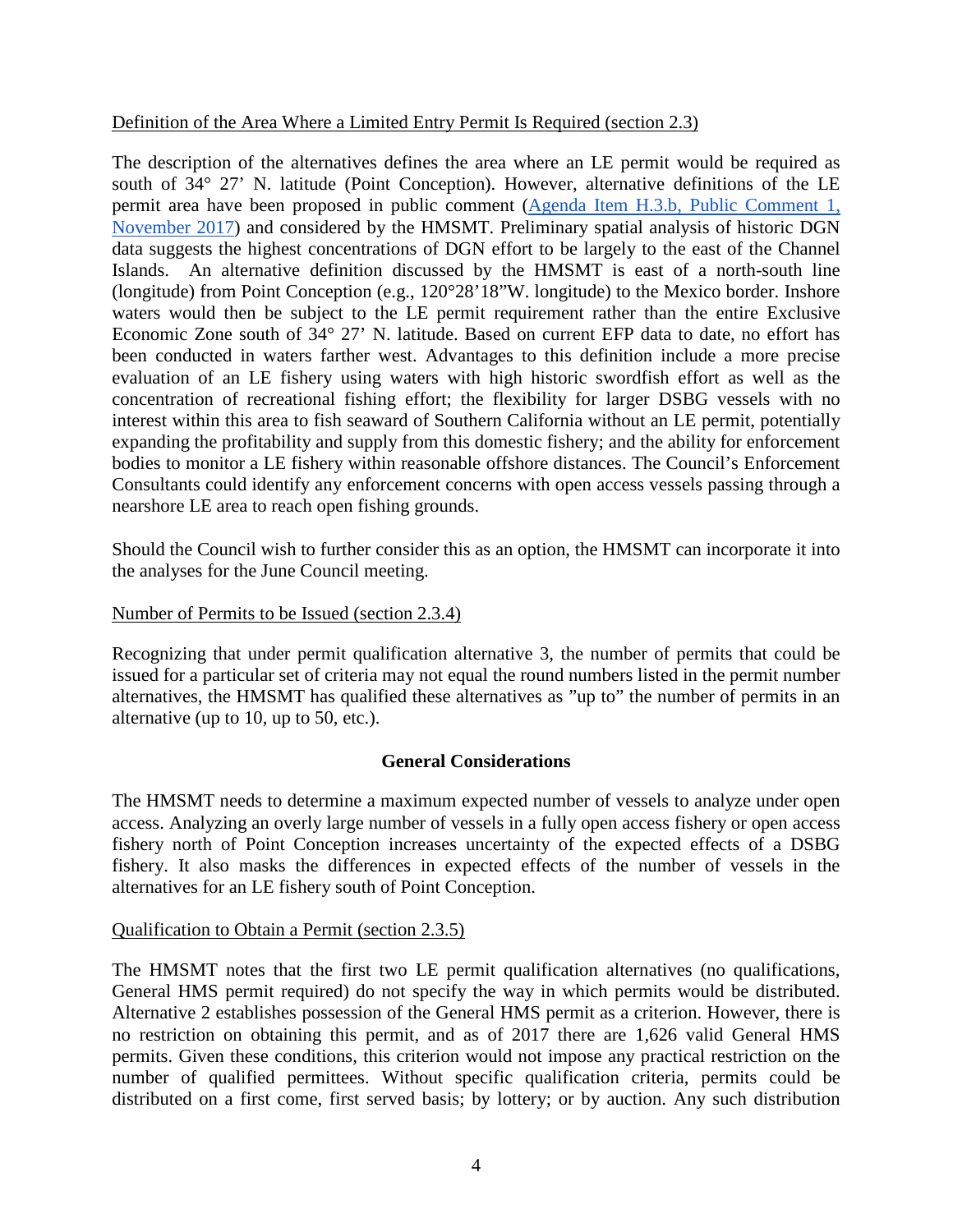method would have to be evaluated to determine if it is consistent with the requirements of the Magnuson-Stevens Act. The HMSMT seeks guidance on what method or methods for allocating permits should be analyzed under these alternatives.

#### **HMSMT Recommendations on Permit Qualification**

For LE permit qualification alternative 3, the HMSMT suggests using the HMSMT's permit issuance tiers as initially described in Agenda Item J.6.a, HMSMT Report 1, September 2017 as a way to gradually expand the size of the fishery over a period of time. This would allow for evaluation of additional information on fishery performance as it becomes available. The HMSMT would also suggest that if such an approach is used, some amount of observer coverage continue, so as to document bycatch interactions. This would also give the Council an opportunity to hear from fishery participants about emerging issues, such as conflicts with other commercial or recreational fisheries, and recommend action as needed.

The HMSMT recognizes the Highly Migratory Species Advisory Subpanel's request in Agenda Item J.6.a, Supplemental HMSAS Report 1, September 2017 to alter the order of permit issuance tiers as well as revise the method in which permits would be issued to EFP participants. Revised numbers for potential qualifying permit recipients for the HMSAS proposal could not at this time be determined, as the addition of DGN crew as a tier was the only substantial change requested. However, analysis of the total number of permits issued in potential varying orders of criteria is time consuming and not very informative without the addition (or subtraction) of a criterion, because the reordering of any given set of qualifying criteria only minimally changes the total number of permits that could be issued (small changes in the total number are a result of individuals who meet more than one qualifying criterion). Additionally, the Council will need to set a control date(s) for EFP issuance and participation for this criterion to be evaluated, as well as the number of crew to be considered for each gear type (DGN and DSBG EFPs). Again, accurate analysis of such numbers is still difficult due to the unknown identity of crew members, and the Council should consider how they wish to verify/establish a person's eligibility as a swordfish vessel crew member.

PFMC 02/12/18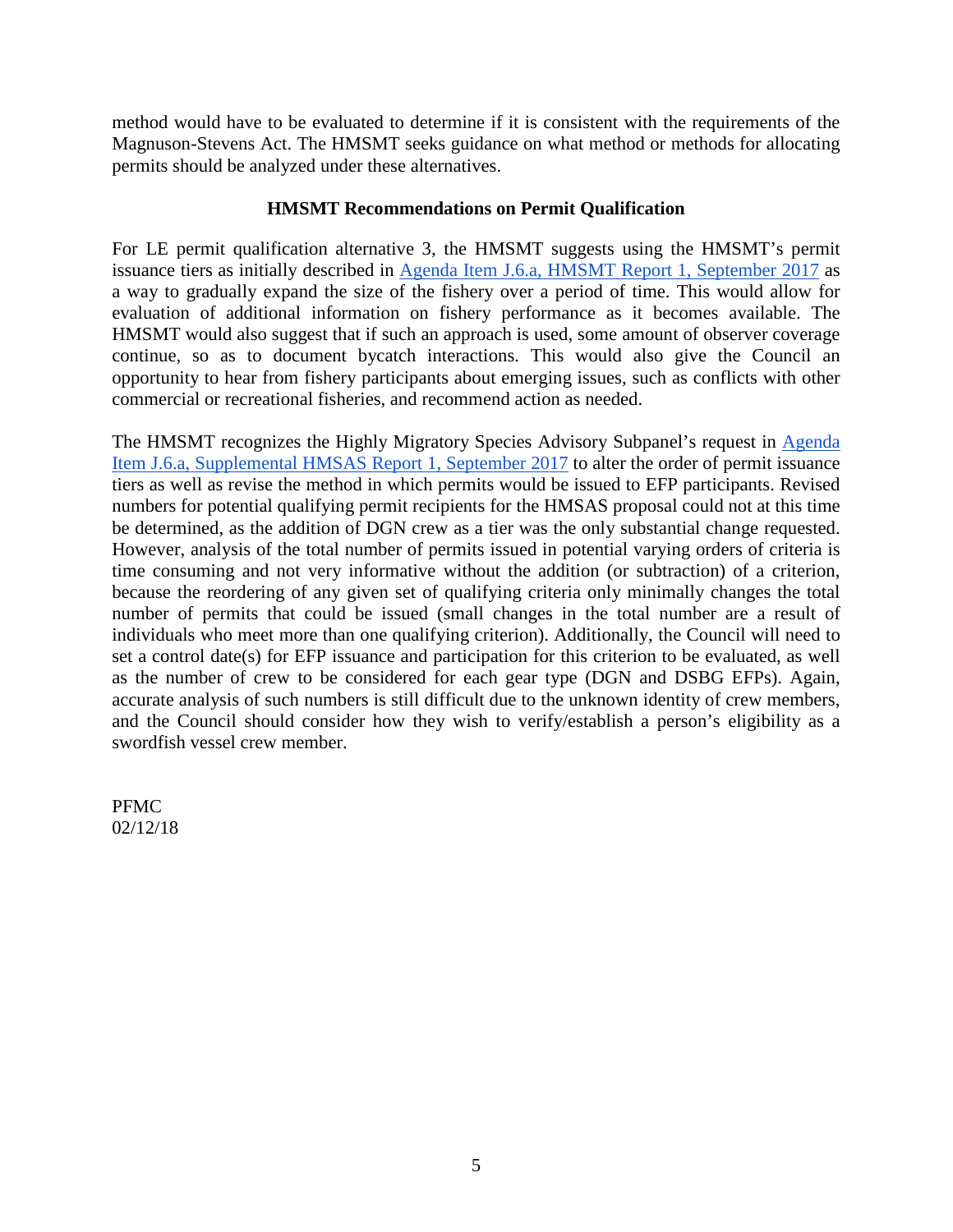# **Authorization of a Deep-Set Buoy Gear Fishery for Swordfish in Federal Waters off the West Coast**

| 1.0<br>Introduction |       |                                                                                  | $\mathbf{2}$   |
|---------------------|-------|----------------------------------------------------------------------------------|----------------|
| 1.1                 |       | Background                                                                       | $\mathbf{2}$   |
| 1.2                 |       | Proposed Action                                                                  | $\overline{2}$ |
| 1.3                 |       | Purpose and Need                                                                 | $\mathbf{2}$   |
| 1.4                 |       | <b>Action Area</b>                                                               | 3              |
| 2.0                 |       | Alternatives                                                                     | $\mathfrak{Z}$ |
| 2.1                 |       | No Action Alternative                                                            | 3              |
| 2.2                 |       | Action Alternative 1: Authorize an Open Access Fishery                           | 3              |
|                     | 2.2.1 | Gear Description                                                                 | 3              |
|                     | 2.2.2 | Gear Tending                                                                     | $\overline{4}$ |
|                     | 2.2.3 | Gear Deployment/Retrieval                                                        | $\overline{4}$ |
|                     | 2.2.4 | Use of Multiple Gears on a Single Trip                                           | $\overline{4}$ |
|                     | 2.2.5 | Permitting                                                                       | $\overline{4}$ |
|                     | 2.2.6 | Geographic Area                                                                  | $\overline{4}$ |
|                     | 2.2.7 | <b>Fishery Timing</b>                                                            | $\overline{4}$ |
|                     | 2.2.8 | <b>Species Retention</b>                                                         | 5              |
|                     | 2.2.9 | <b>Fishery Monitoring</b>                                                        | 5              |
| 2.3                 |       | Action Alternative 2 Authorize a Limited Entry Fishery South of Point Conception | 5              |
|                     | 2.3.1 | <b>Permit Possession</b>                                                         | 5              |
|                     | 2.3.2 | Permit Renewal                                                                   | 5              |
|                     | 2.3.3 | Permit Transfer                                                                  | 5              |
|                     | 2.3.4 | Number of Permits to be Issued (Fishing Capacity)                                | 6              |
|                     | 2.3.5 | Qualifications to Obtain a Permit                                                | 6              |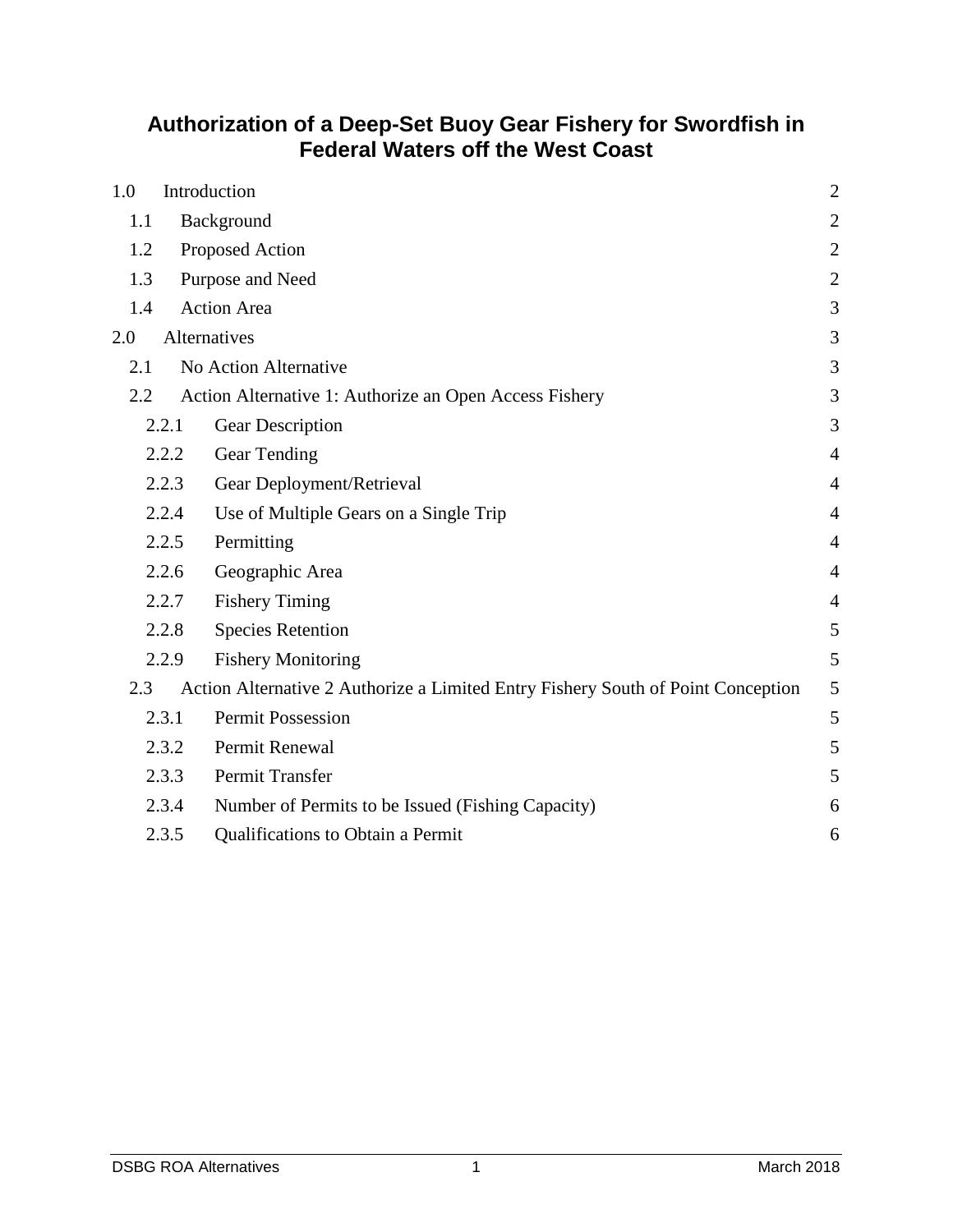### **1.0 INTRODUCTION**

### **1.1 Background**

Since March 2016, the Council has been developing a range of alternatives to authorize a fishery using deep-set buoy gear (DSBG). At the June 2017 Council meeting, the Highly Migratory Species Management Team (HMSMT) submitted for Council consideration a report describing a preliminary range of alternatives (Agenda Item H.3.a, HMSMT Report). The Council then provided guidance for further development of the alternatives and the HMSMT submitted an updated range of alternatives (Agenda Item J.6.a, HMSMT Report 1) at the September 2017 Council meeting. The Council adopted a motion narrowing the range of alternatives to focus on the implementation of a limited entry permit program for fishing with DSBG in the Southern California Bight. The Council is scheduled to further revise the range of alternatives as necessary and adopt a preliminary preferred alternative for fishery authorization at its March 2018 meeting. The Council would then take final action to select a preferred alternative at its June 2018 meeting.

Based on the Council's September 2017 motion, the range of alternatives adopted is described below, along with the proposed action and purpose and need drafted by the HMSMT.

### **1.2 Proposed Action**

The proposed action is to authorize a DSBG fishery targeting swordfish and other highly migratory species under the Fishery Management Plan for U.S. West Coast Fisheries for Highly Migratory Species (HMS FMP). DSBG would be identified as a legal commercial fishing gear in the FMP and pursuant regulations. Management measures for the fishery could be established in the FMP or in Federal regulations under the FMP's management framework.

#### **1.3 Purpose and Need**

The purpose of the proposed action is to encourage the use of a fishing gear in the West Coast commercial swordfish fishery that minimizes bycatch and bycatch mortality of finfish and protected species (including sea turtles, marine mammals, and seabirds) to the extent practicable while allowing for the fishery to remain economically viable. Research and exempted fishing trials with DSBG have demonstrated that this innovative gear type has minimal protected species interactions and finfish bycatch. Economic viability encompasses support for a swordfish fishery conducted by vessels with West Coast home ports, and increased availability of locally-caught swordfish in the market.

The proposed action is needed as a component of a West Coast swordfish fishery that effectively addresses the 10 national standards for conservation and management enumerated in the Magnuson-Stevens Act, Section 301, in particular National Standards (NS) 1 (optimum yield) and 9 (minimize bycatch). DSBG is also needed as a commercially viable addition to the suite of legal swordfish gear types, to provide sustained participation in the swordfish fishery by West Coast fishing communities. In doing so, authorization of the fishery would also address NS 8.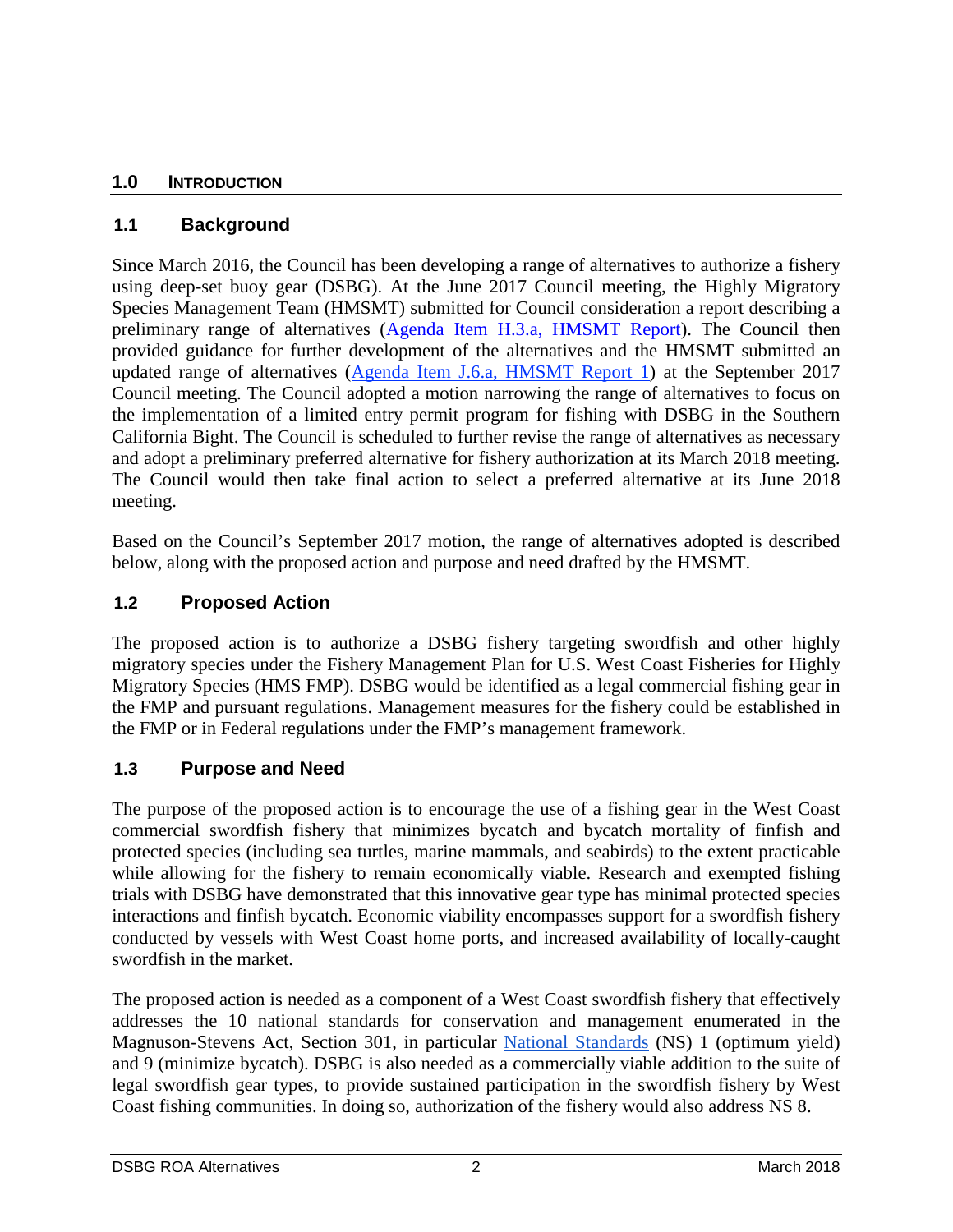### **1.4 Action Area**

The action area for authorizing a DSBG fishery is the Federal waters of the U.S. Exclusive Economic Zone off the coast of California and Oregon. The action area does not include state waters, which generally extend 3 nautical miles (nm) from shore, but extends further than 3 nm from shore in some areas.

### **2.0 ALTERNATIVES**

### **2.1 No Action Alternative**

DSBG would not be authorized as a legal gear under the HMS FMP. Swordfish are currently targeted using fishing gears authorized for use and managed under the HMS FMP, including harpoon and large-mesh drift gillnet (DGN). The Hawaii shallow-set longline fishery also lands swordfish and other HMS to West Coast ports. If DSBG is not authorized, these gears would remain as the primary fishing gears supplying U.S.-caught swordfish to the U.S. West Coast.

### **2.2 Action Alternative 1: Authorize an Open Access Fishery**

Under this alternative the fishery would be authorized with the following management measures.

### *2.2.1 Gear Description*

As noted in its June report, the HMSMT has adopted terminology, in order to maintain consistency, prevent confusion when discussing the fishery further, and allow the Council to establish one permit for multiple gear configurations. Deep-set buoy gear (DSBG) refers to the overarching gear type in its multiple configurations. Under the umbrella of DSBG, there is currently standard buoy gear (SBG) (previously referred to as "traditional" buoy gear) and linked buoy gear (LBG). Both of these gear types would be initially authorized.

#### Definitions:

*Standard Buoy Gear (SBG) -* An actively tended vertical gear configuration that is designed to target west coast highly migratory species. An individual piece of SBG consists of a vertical monofilament mainline suspended from a non-compressible float (>45 lb. flotation) and strike indicator float system that uses a minimum 3.6 kg weight to expedite sink rate and facilitate strike detection. A collective gear set includes ten individual pieces of gear that can fish up to three hooks each (30 total hooks maximum; minimum size 16/0 circle hooks) that must be positioned below 90 meters (m) deep when fishing. Each piece of gear must also include a locator flag with a light attached, a radar reflector and vessel/fisher identification compliant with all current state requirements and regulations.

*Linked Buoy Gear (LBG)*: An actively tended gear type in which two or more pieces of standard buoy gear (SBG) may be linked together by means of a horizontal monofilament mainline; no more than three gangions/hooks are connected to this horizontal line per individual piece, not the vertical lines. Serviceable links between each LBG section are suspended at a minimum depth of 11m (36 feet) below a non-compressible float system (>45 lb. flotation) that allows for strike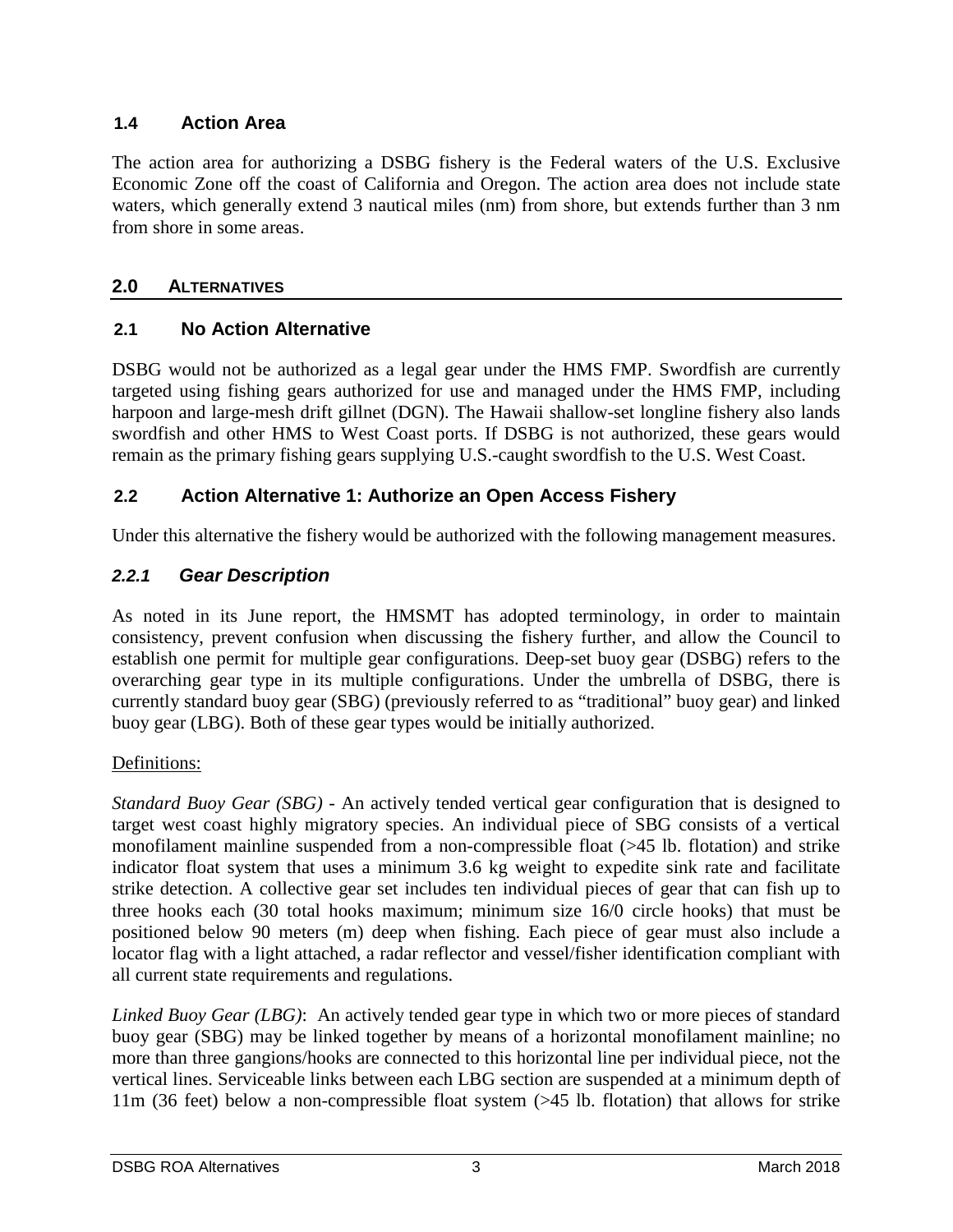detection (based on SBG design standards). No more than 30 hooks (minimum size 16/0 circle hooks) can be deployed simultaneously, and all hooks must be fished below 90m. No more than 10 sections of LBG may be used at one time, and the overall horizontal footprint of the gear must be less than 5nm. Terminal buoys must include a locator flag with a light attached, a radar reflector, and vessel/fisher identification compliant with all current state requirements and regulations.

# *2.2.2 Gear Tending*

All pieces of gear must remain within a 5 nm diameter area and the vessel may be no more than 3 nm from the nearest piece of gear. These requirements promote active tending, which is a key feature of the use of this gear type.

# *2.2.3 Gear Deployment/Retrieval*

Gear may not be deployed prior to local sunrise and must be onboard the vessel no later than 3 hours after local sunset.

# *2.2.4 Use of Multiple Gears on a Single Trip*

Gear types other than DSBG may be used on the same trip when DSBG is used, as long as the requirement to actively tend DSBG is met. This requirement will limit the gears with which fishermen could concurrently fish with DSBG and maintain maneuverability to allow for active tending of DSBG and/or staying within the active tending boundary. Other gears could be set and retrieved on the way out to and returning from sea, and DSBG fished in between, potentially at a large distance from the other gear.

All landings must be tagged or marked to identify the gear used. This would facilitate properly attributing catch to the gear type used on a trip. Additional requirements may be necessary so that catch can be accurately recorded by gear configuration on the fish ticket/landings receipt. Any such identification would identify fish caught with DSBG but not further distinguish between fish caught with SBG versus LBG, as is required on landing receipts.

# *2.2.5 Permitting*

A new gear endorsement for DSBG would be added to the existing Federal General HMS permit. The nature of the gear endorsement would depend on whether SBG or both SBG and LBG are authorized (see gear definitions above).

#### *2.2.6 Geographic Area*

The fishery would be authorized in all Federal waters offshore California and Oregon.

# *2.2.7 Fishery Timing*

This fishery may operate throughout the year.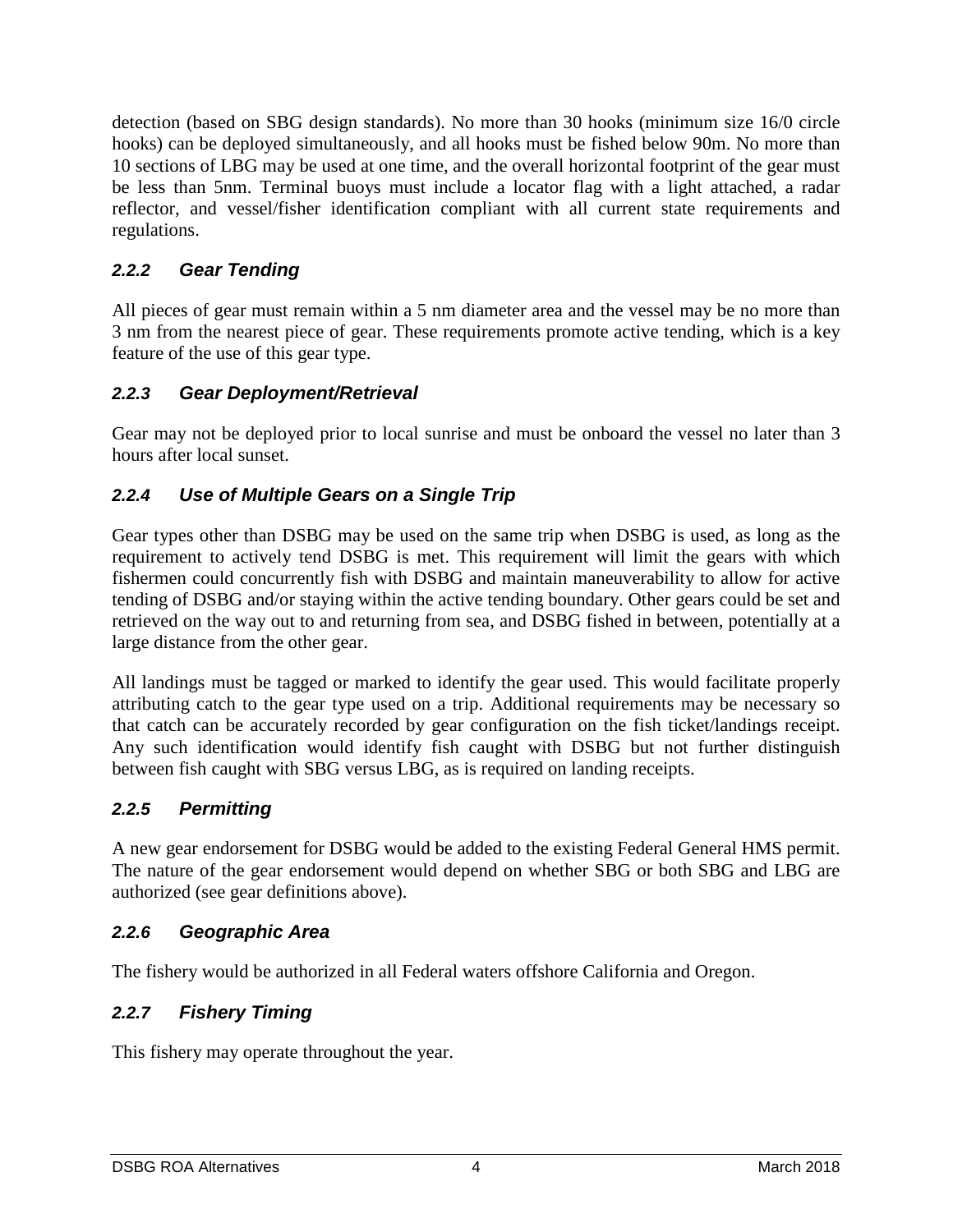# *2.2.8 Species Retention*

All HMS FMP Management Unit Species may be retained and landed. All other species may not be retained or landed.

### *2.2.9 Fishery Monitoring*

Existing HMS FMP regulations governing observer coverage (50 CFR 660.719) establish a requirement that any HMS-permitted vessel must accommodate a NMFS certified observer when required by the agency. The level of observer coverage is determined by the agency.

HMS FMP regulations also require logbooks (50 CFR 660.708). NMFS, in consultation with the Council, would need to determine how to implement logbook and data submission requirements for the DSBG fishery. In a future report, the HMSMT may provide additional recommendations on logbook data fields specific to the DSBG fishery.

### **2.3 Action Alternative 2 Authorize a Limited Entry Fishery South of Point Conception**

This alternative would include all the management measures described above for Alternative 1 and would in addition implement a limited entry (LE) permit, which would be required to fish DSBG south of Point Conception, defined as south of 34° 27' N. latitude.

### *2.3.1 Permit Possession*

The HMS LE DSBG permit is held by a person or individual entity who must designate a vessel on the permit. The designated vessel need not be owned by the permit holder. The permit holder may change the vessel designation on the permit periodically (e.g., annually, or 3 times per year, etc.). The vessel owner must also hold an HMS permit. Individual entities may hold multiple permits, multiple permits may designate the same vessel, but only one permit (10 pieces of gear) may be fished from any one vessel at a time. The permit holder would not be required to be onboard the vessel when DSBG is in use.

#### *2.3.2 Permit Renewal*

The HMS LE DSBG permit would be valid for one fishing year and expire if not renewed.

#### *2.3.3 Permit Transfer*

HMS LE DSBG permits would not be transferable when the fishery is initially authorized. The Council may take action at some point after the fishery is authorized and the fishery has reached a stable state and the Council determines that transfer would benefit management. The Council may consider allowing permit transfers, and any related conditions, through the biennial management process.